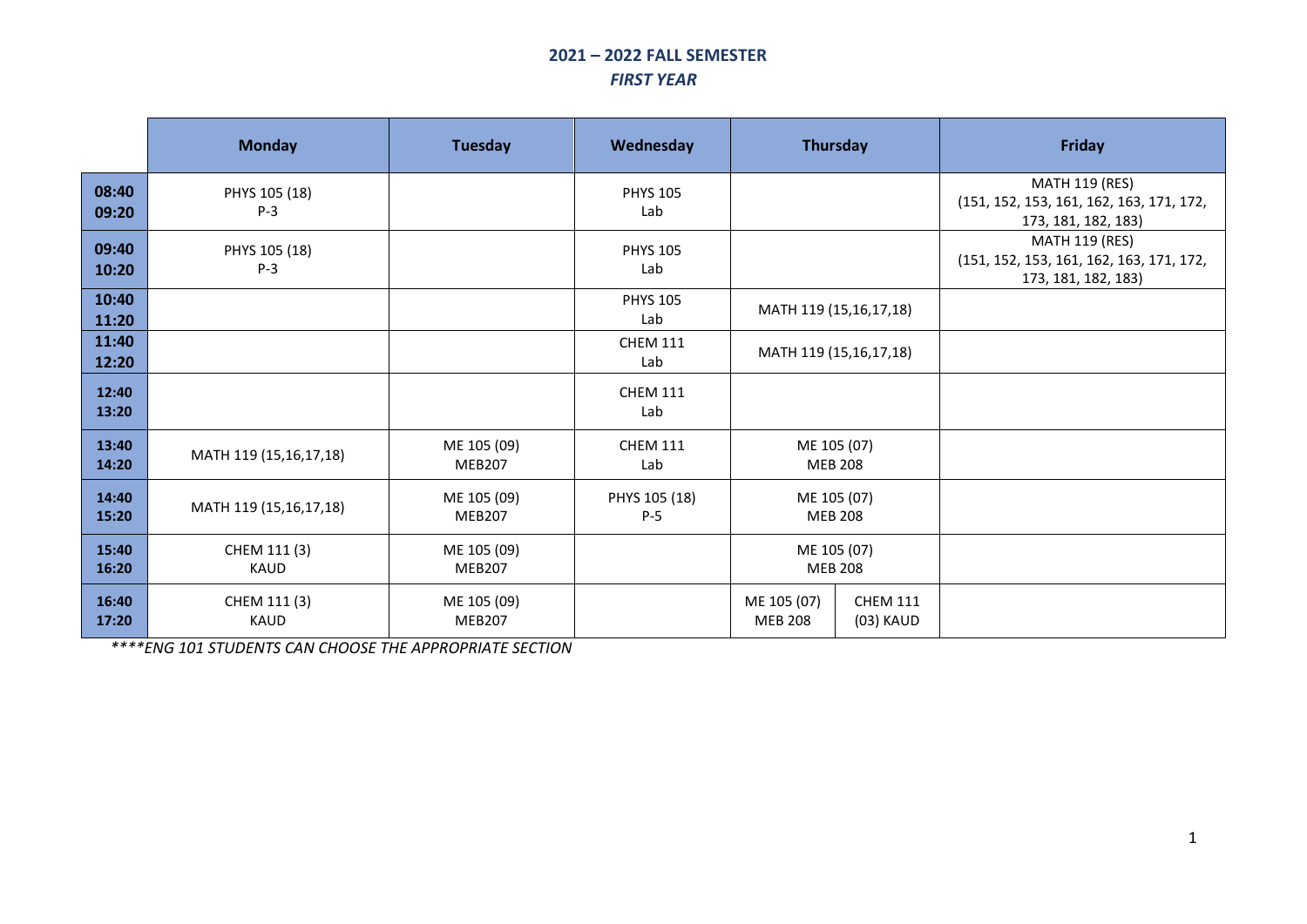# **2021 – 2022 FALL SEMESTER**

#### *SECOND YEAR*

|                | <b>Monday</b> | <b>Tuesday</b>         |                        | Thursday<br>Wednesday                    |                        |                        | <b>Friday</b>            |                       |
|----------------|---------------|------------------------|------------------------|------------------------------------------|------------------------|------------------------|--------------------------|-----------------------|
| 08:40<br>09:20 |               | MATH 219 (01)<br>YP-A1 | MATH 219 (02)<br>YP-A4 | GEOE 201 (01, 02)                        |                        |                        |                          |                       |
| 09:40<br>10:20 |               | MATH 219 (01)<br>YP-A1 | MATH 219 (02)<br>YP-A4 | GEOE 201 (01, 02)                        |                        |                        |                          |                       |
| 10:40<br>11:20 |               | GEOE 201 (01, 02)      |                        |                                          | MATH 219 (01)<br>YP-A4 | MATH 219 (02)<br>YP-A3 |                          |                       |
| 11:40<br>12:20 |               |                        | GEOE 201 (01, 02)      | PETE 220 (Recitation) (01, 02)<br>Online | MATH 219 (01)<br>YP-A4 | MATH 219 (02)<br>YP-A3 | PETE 220 (01)<br>Seminer | PETE 220 (02)<br>Anfi |
| 12:40<br>13:20 |               | GEOE 201 (01, 02)      |                        | PETE 220 (Recitation) (01, 02)<br>Online |                        |                        | PETE 220 (01)<br>Seminer | PETE 220 (02)<br>Anfi |
| 13:40<br>14:20 |               |                        |                        |                                          |                        | ES 221 (02)<br>Anfi    |                          |                       |
| 14:40<br>15:20 |               |                        |                        |                                          | ES 221 (02)<br>Anfi    |                        | ES 202 (04)<br>MM125     |                       |
| 15:40<br>16:20 |               |                        |                        | HIST 2201 (31)                           | ES 221 (02)<br>Anfi    |                        | ES 202 (04)<br>MM125     |                       |
| 16:40<br>17:20 |               |                        |                        | HIST 2201 (31)                           |                        |                        | ES 202 (04)<br>MM125     |                       |

*\*\*\*\*ENG 211 STUDENTS CAN CHOOSE THE APPROPRIATE SECTION*

PETE 220 (01) ÇAĞLAR SINAYUÇ, (02) BETÜL YILDIRIM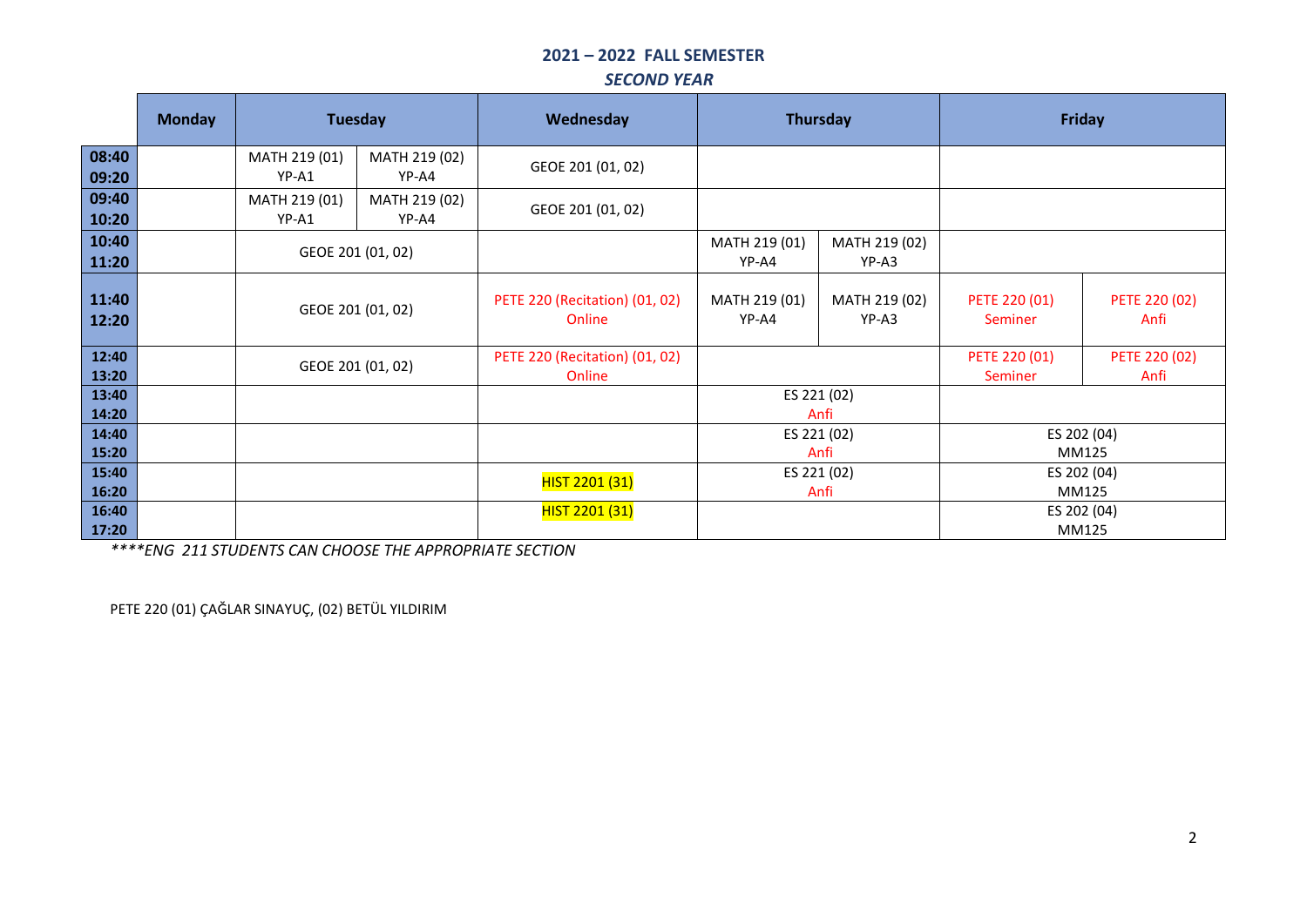#### **2021 – 2022 FALL SEMESTER** *THIRD YEAR*

|       | Monday        | Tuesday     | Wednesday     |               | Thursday      | Friday        |
|-------|---------------|-------------|---------------|---------------|---------------|---------------|
| 08:40 | ES 361 (01)   |             |               |               | PETE 321 (01) | PETE 321 (01) |
| 09:20 | Online        |             |               |               | Online        | (LAB)         |
| 09:40 | ES 361 (01)   |             | PETE 331 (01) | PETE 331 (02) | PETE 321 (01) | PETE 321 (01) |
| 10:20 | Online        |             | Seminar       | Anfi          | Online        | (LAB)         |
| 10:40 | ES 361 (01)   |             | PETE 331 (01) | PETE 331 (02) | PETE 321 (01) |               |
| 11:20 | Online        |             | Seminar       | Anfi          | Online        |               |
| 11:40 |               |             | PETE 331 (01) | PETE 331 (02) |               |               |
| 12:20 |               |             | Seminar       | Anfi          |               |               |
| 12:40 |               |             |               |               |               |               |
| 13:20 |               |             |               |               |               |               |
| 13:40 | PETE 343 (01) | ES 303 (02) |               |               |               |               |
| 14:20 | Online        | Online      |               |               |               |               |
| 14:40 | PETE 343 (01) | ES 303 (02) | ES 303 (02)   |               |               |               |
| 15:20 | Online        | Online      | Online        |               |               |               |
| 15:40 | PETE 343 (01) |             |               |               |               |               |
| 16:20 | Online        |             |               |               |               |               |
| 16:40 |               |             |               |               |               |               |
| 17:20 |               |             |               |               |               |               |
|       |               |             |               |               |               |               |

*\*\*\*\*TURK 303 STUDENTS CAN CHOOSE THE APPROPRIATE SECTION* 

PETE 321 (01) M. V. KÖK PETE 331 (01) İ.DURGUT, (02) C.BAKİLER PETE 343 (01) M.PARLAKTUNA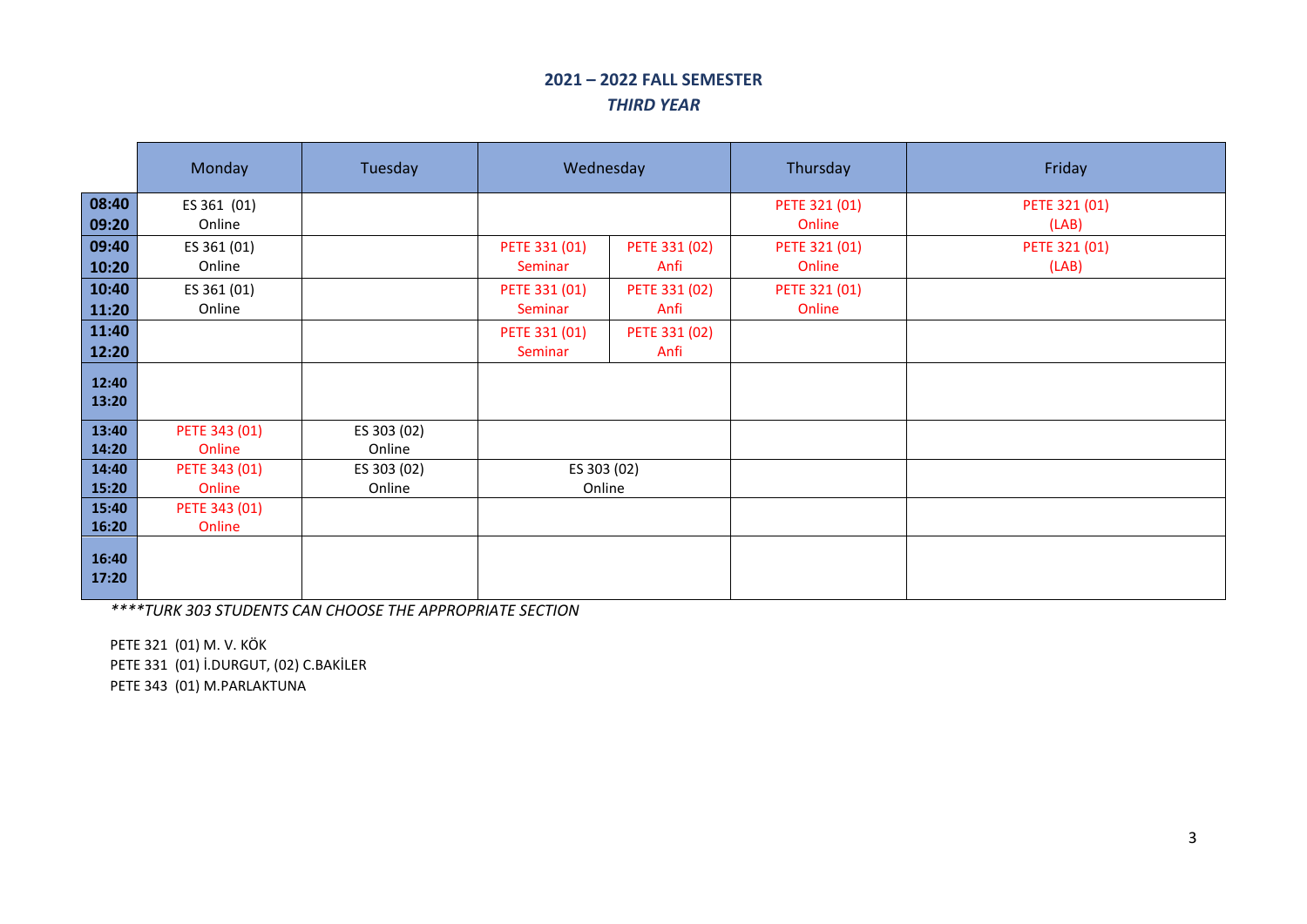### **2021 – 2022 FALL SEMESTER** *FOURTH YEAR*

|                | Monday                        |                          | Tuesday                 | Wednesday             | Thursday                      | Friday                   |
|----------------|-------------------------------|--------------------------|-------------------------|-----------------------|-------------------------------|--------------------------|
| 08:40<br>09:20 |                               |                          |                         |                       |                               | PETE 450 (01)<br>Seminer |
| 09:40<br>10:20 | PETE 461 (01)<br>Anfi         | PETE 461 (02)<br>Seminer |                         |                       |                               | PETE 450 (01)<br>Seminer |
| 10:40<br>11:20 | PETE 461 (01)<br>Anfi         | PETE 461 (02)<br>Seminer | PETE 417 (01)<br>Online |                       |                               | PETE 450 (01)<br>Seminer |
| 11:40<br>12:20 | PETE 461 (01)<br>Anfi         | PETE 461 (02)<br>Seminer | PETE 417 (01)<br>Online |                       |                               |                          |
| 12:40<br>13:20 |                               |                          |                         |                       |                               |                          |
| 13:40<br>14:20 | PETE 451 (01)<br><b>PT-35</b> |                          |                         | PETE 411 (01)<br>Anfi |                               |                          |
| 14:40<br>15:20 | <b>PT-35</b>                  | PETE 451 (01)            |                         | PETE 411 (01)<br>Anfi | PETE 490 (01)<br><b>PT-12</b> |                          |
| 15:40<br>16:20 | <b>PT-35</b>                  | PETE 451 (01)            |                         | PETE 411 (01)<br>Anfi | PETE 490 (01)<br><b>PT-12</b> |                          |
| 16:40<br>17:20 |                               |                          |                         |                       | PETE 490 (01)<br><b>PT-12</b> |                          |

PETE 411 (01) BETÜL YILDIRIM PETE 417 (01) SERHAT AKIN PETE 450 (01) TEVFİK KAYA

PETE 461 (01) MEHMET ONUR DOĞAN, (02) İSMAİL DURGUT PETE 490 (01) SEVTAÇ BÜLBÜL PETE 451 (01) SELÇUK EROL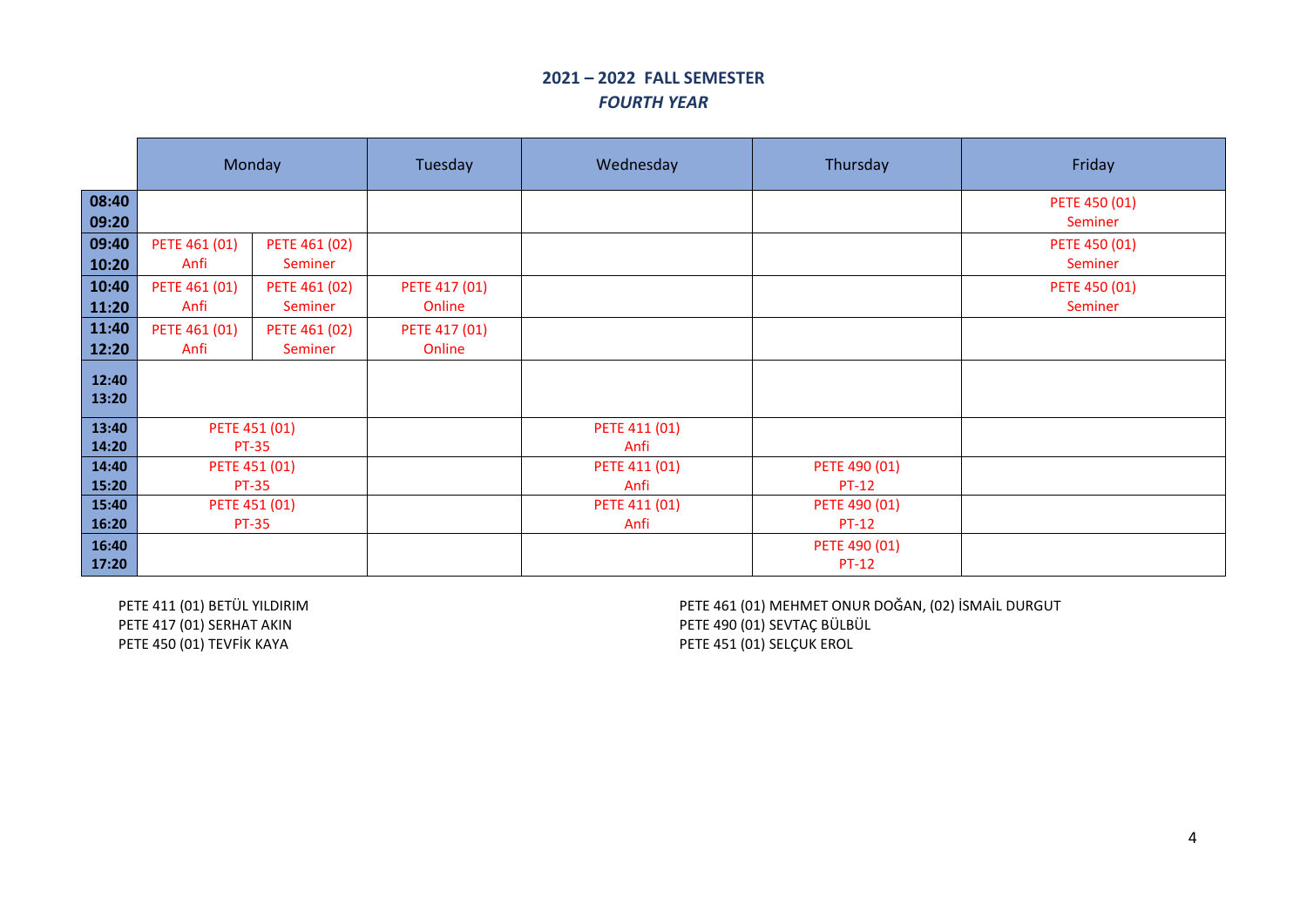#### **2019 – 2020FALL SEMESTER** *FIFTH YEAR*

|                | Monday                        | Tuesday                  | Wednesday                     | Thursday                      | Friday                  |
|----------------|-------------------------------|--------------------------|-------------------------------|-------------------------------|-------------------------|
| 08:40<br>09:20 |                               |                          |                               |                               |                         |
| 09:40<br>10:20 |                               |                          | PETE 507 (01)<br><b>PT-35</b> |                               |                         |
| 10:40<br>11:20 |                               |                          | PETE 507 (01)<br><b>PT-35</b> | PETE 512 (01)<br><b>PT-35</b> | PETE 519 (01)<br>Online |
| 11:40<br>12:20 |                               |                          | PETE 507 (01)<br><b>PT-35</b> | PETE 512 (01)<br><b>PT-35</b> | PETE 519 (01)<br>Online |
| 12:40<br>13:20 |                               |                          |                               | PETE 512 (01)<br><b>PT-35</b> | PETE 519 (01)<br>Online |
| 13:40<br>14:20 | PETE 580 (01)<br><b>PT-12</b> | PETE 563 (01)<br>Seminer | PETE 557 (01)<br><b>PT-35</b> |                               |                         |
| 14:40<br>15:20 | PETE 580 (01)<br><b>PT-12</b> | PETE 563 (01)<br>Seminer | PETE 557 (01)<br><b>PT-35</b> |                               |                         |
| 15:40<br>16:20 | PETE 580 (01)<br><b>PT-12</b> | PETE 563 (01)<br>Seminer | PETE 557 (01)<br><b>PT-35</b> |                               |                         |
| 16:40<br>17:20 |                               |                          |                               |                               |                         |

PETE 507 (01) MEHMET ONUR DOĞAN PETE 512 (01) SERHAT AKIN PETE 519 (01) TANJU MEHMETOĞLU

PETE 557 (01) UĞUR MURAT LELOĞLU PETE 563 (01) TABİAT TAN YILDIZ PETE 580 (01) ÇAĞLAR SINAYUÇ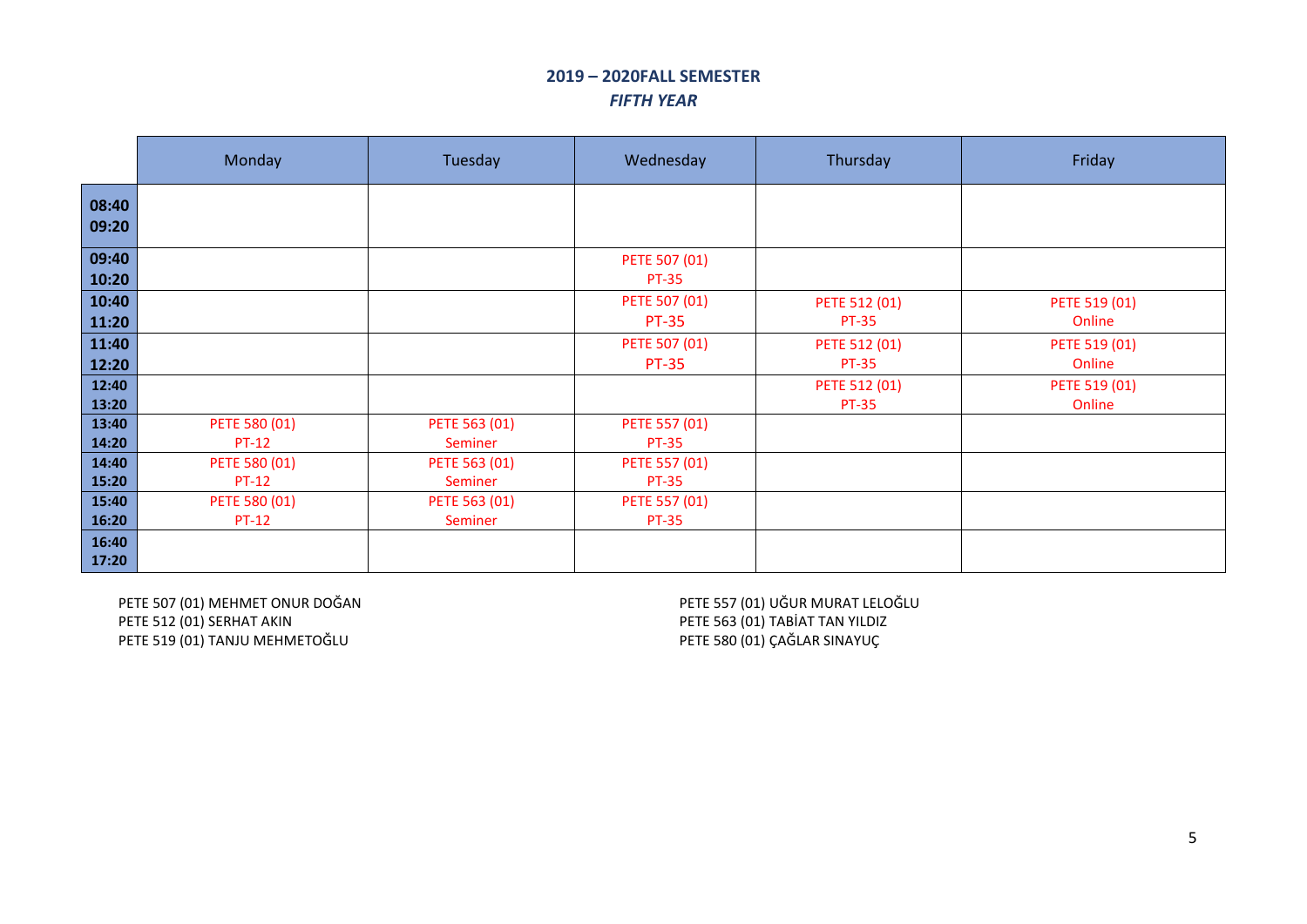# **2021 – 2022 FALL SEMESTER** *ANFI (Kapasite: 66)*

|                | Monday        | Tuesday | Wednesday             | Thursday    | Friday       |
|----------------|---------------|---------|-----------------------|-------------|--------------|
| 08:40<br>09:20 |               |         |                       |             |              |
| 09:40<br>10:20 | PETE 461 (01) |         | PETE 331 (02)<br>Anfi |             |              |
| 10:40<br>11:20 | PETE 461 (01) |         | PETE 331 (02)<br>Anfi |             |              |
| 11:40<br>12:20 | PETE 461 (01) |         | PETE 331 (02)<br>Anfi |             | PETE220 (02) |
| 12:40<br>13:20 |               |         |                       |             | PETE220 (02) |
| 13:40<br>14:20 |               |         | PETE 411 (01)         | ES 221 (02) |              |
| 14:40<br>15:20 |               |         | PETE 411 (01)         | ES 221 (02) |              |
| 15:40<br>16:20 |               |         | PETE 411 (01)         | ES 221 (02) |              |
| 16:40<br>17:20 |               |         |                       |             |              |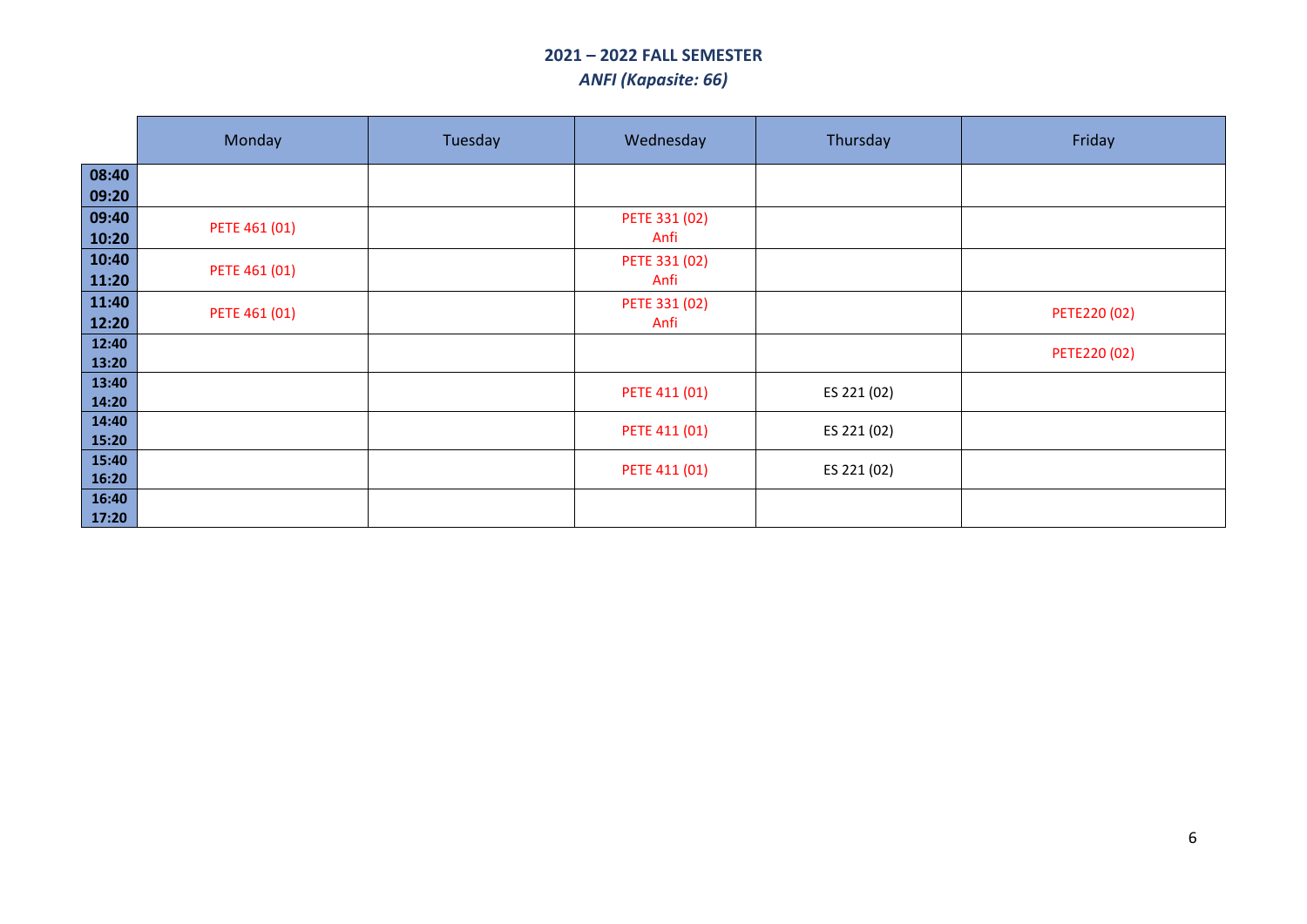## **2021 – 2022 FALL SEMESTER** *SEMİNER (Kapasite: 32)*

|                | Monday        | Tuesday       | Wednesday                | Thursday | Friday       |
|----------------|---------------|---------------|--------------------------|----------|--------------|
| 08:40<br>09:20 |               |               |                          |          |              |
| 09:40<br>10:20 | PETE 461 (02) |               | PETE 331 (01)<br>Seminar |          |              |
| 10:40<br>11:20 | PETE 461 (02) |               | PETE 331 (01)<br>Seminar |          |              |
| 11:40<br>12:20 | PETE 461 (02) |               | PETE 331 (01)<br>Seminar |          | PETE220 (01) |
| 12:40<br>13:20 |               |               |                          |          | PETE220 (01) |
| 13:40<br>14:20 |               | PETE 563 (01) |                          |          |              |
| 14:40<br>15:20 |               | PETE 563 (01) |                          |          |              |
| 15:40<br>16:20 |               | PETE 563 (01) |                          |          |              |
| 16:40<br>17:20 |               |               |                          |          |              |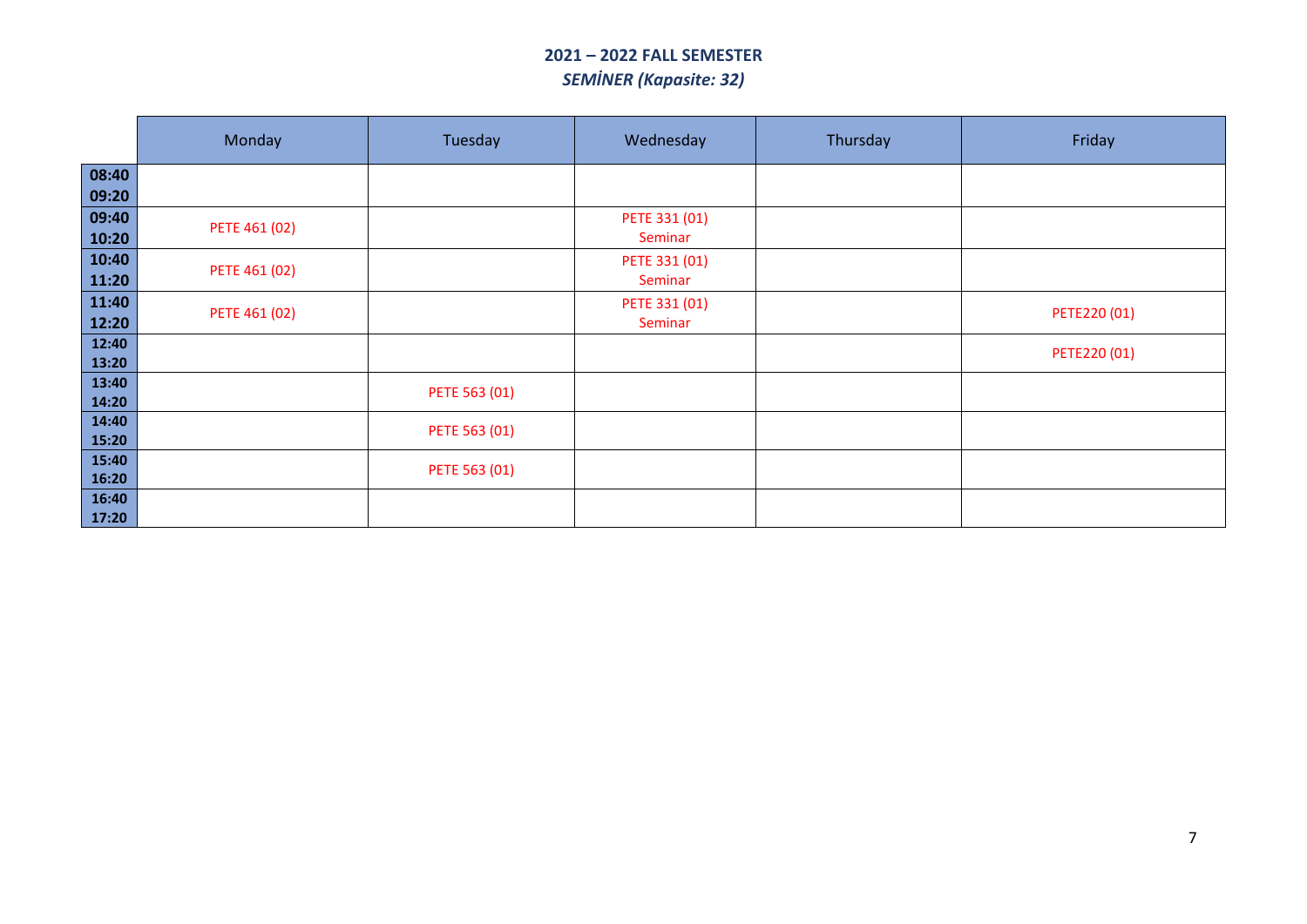## **2021 – 2022 FALL SEMESTER** *SINIF PT-35 (Kapasite: 24)*

|                 | Monday        | Tuesday      | Wednesday     | Thursday      | Friday      |
|-----------------|---------------|--------------|---------------|---------------|-------------|
| 008:40<br>09:20 |               |              |               |               |             |
| 09:40<br>10:20  |               |              | PETE 507 (01) |               | OHS 503 (1) |
| 10:40<br>11:20  |               |              | PETE 507 (01) | PETE 512 (01) | OHS 503 (1) |
| 11:40<br>12:20  |               |              | PETE 507 (01) | PETE 512 (01) | OHS 503 (1) |
| 12:40<br>13:20  |               |              |               | PETE 512 (01) |             |
| 13:40<br>14:20  | PETE 451 (01) | OHS 509 (01) | PETE 557 (01) |               | OHS 507 (1) |
| 14:40<br>15:20  | PETE 451 (01) | OHS 509 (01) | PETE 557 (01) |               | OHS 507 (1) |
| 15:40<br>16:20  | PETE 451 (01) | OHS 509 (01) | PETE 557 (01) |               | OHS 507 (1) |
| 16:40<br>17:20  |               |              |               |               |             |